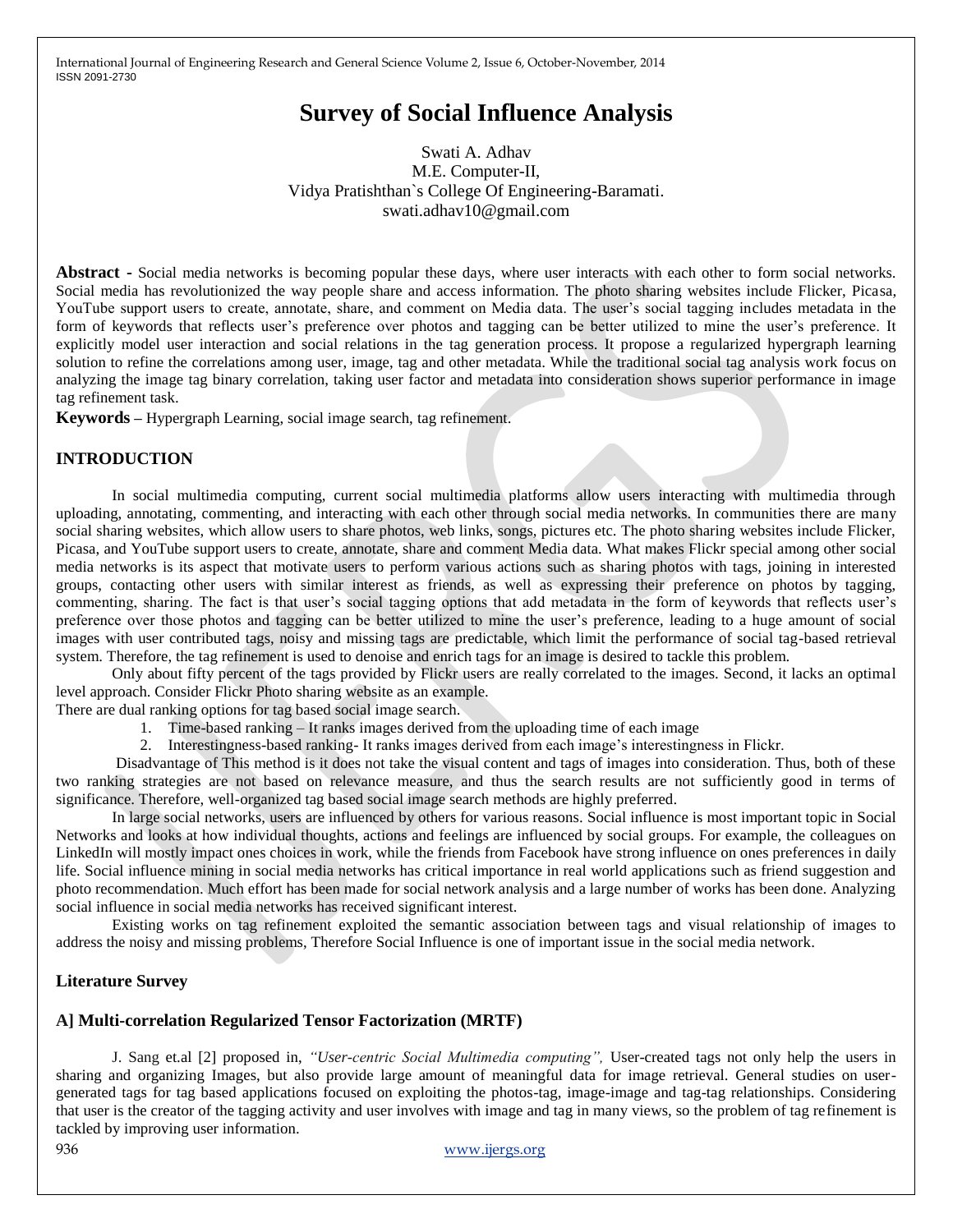A Tensor Decomposition Consist of

- 1. To jointly model the ternary user-image-tag interrelation and respective intra-relations.
- 2. The users, images and tags are represented in the corresponding latent subspaces. For a specified image, the tags with the highest cross-space associations are reserved as the ultimate annotation.

These Web 2.0 websites allocate users as owners, taggers, or commenter's for their contributed images to interact and cooperate with each other in a social media networks. Typically, in a photo sharing website, three types of interrelated entities are involved, i.e., image, tag and user. From this view, user contributed labeling data can be deemed as the products of the ternary interactions among images, tags and users. Given such a large-scale web dataset, noisy and missing tags are unavoidable, which limits the performance of social tag based retrieval system. Therefore, the tag refinement to denoise and tags for images is desired to tackle this problem.

Presented works on tag refinement oppressed the semantic association between tags and visual similarity of images to tackle the noisy and missing issues, while the user interaction as one of important entities in the social tagging data is neglected. Users are the inventor of the tagging action and it involve with images and tags in many views. It is assumed that the integration of user information contributes to a improved understanding and explanation of the tagging data. Consider a example to explain this examination, both images are labeled with apple by the two different user, but they have different image content, i.e. apple as a fruit and apple as iphone respectively. Due to the familiar semantic space, conventional work on image content understanding cannot solve the problem. User related and surroundings information can be benefit to give the image semantics. So, iphone fan will possibly use apple to tag a phone image, while a fruit specialist will use apple to tag a fruit.

It is not necessary to explicitly know the users benefit or profiles. Aim of our work is to improve the associations between the images and tags provided with the unprocessed tagging data from photo sharing websites. So here it is solved from a factor investigation perspective and aim at construction of the user sensitive image and tag issue representations.

A new method named Multi-correlation Regularized Tensor Factorization (MRTF) is used to deal with the tag improvement task.

- 1. Tensor factorization is utilized to jointly model the multiple factors.
- 2. To improve the sparsity problem, many intra-relations are used as the smoothness constraints and then the factors inference is regularized tensor factorization problem.
- 3. It encode the compact users, visual and tags representation over their hidden subspaces, tag refinement is performed by computing the cross-space image-tag associations.

Advantages of this method:

- 1. User information is introduced into the social tag processing and jointly models the many issue of user, image and tag by tensor factorization.
- 2. The MRTF model is used to extract the latent factor representations. The Sparsity problem is alleviated by imposing the smoothness constraints.

Limitation is that it survive different forms of metadata, such as descriptions, comments, and ratings. While focus was more on tags, so how to form other metadata for overall perceptive is one of drawback of this method.

## **B) Separated Method**

Li et al. [4] proposed in, "*Tag based social image search with visual-text joint hypergraph learning",* in which simply the visual contents is used to calculate the significance score for each image.

### In separated method

- Tags or the visual contents are utilized separately to calculate the significance of the social image.
- The relevance score of the social image is calculated only by using the visual or the textual content of the image.

Liu et al. intended a tag ranking method, which is able to rank the tags that are related with an image according to their relevance levels. Li et al. introduce an approach that learns the relevance scores of tags by a neighborhood voting approach. Xu et al. propose a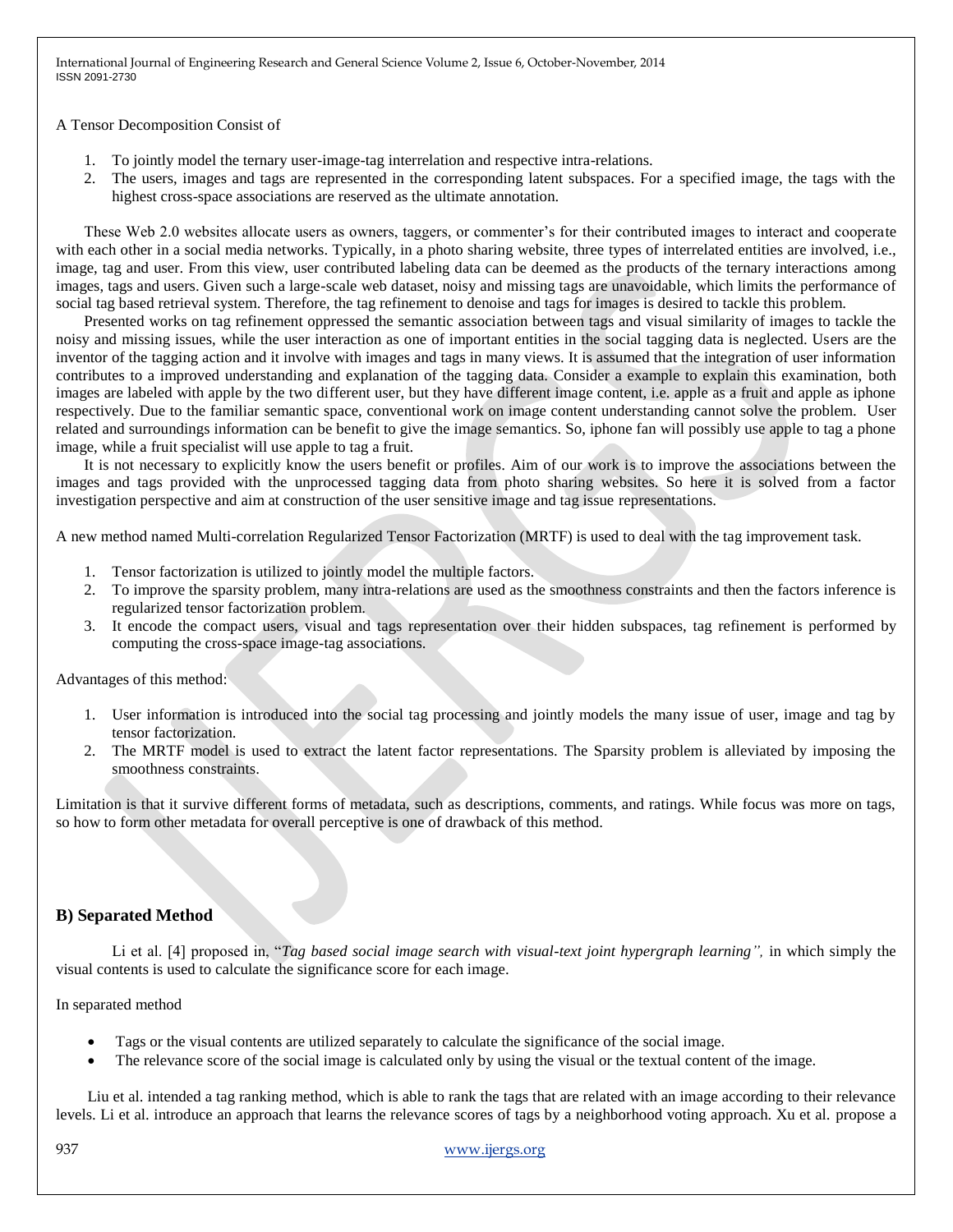tag refinement algorithm from the topic modeling point of view. Liu et al. propose a tag ranking method, which is able to rank the tags that are related with an image according to their relevance levels.

Disadvantages of this method:

- 1. Only image content or the tags are used for image search, in which the useful information is lost.
- 2. Search result may not be satisfactorily good.

## **C) Sequential Method**

Li et al. [4] proposed in, "*Tag based social image search with visual-text joint hypergraph learning*", in sequential approach visual contents and tags used sequentially for social image search. In most of the existing methods textual-content based analysis is performed first and then the visual content based analysis is performed next.

It is the relevance based ranking method used for social image search. First the relevance scores are calculated based on the tags of the images and then these calculated relevance scores are refined using the visual content of the images. Though more than half of the tags are noisy there are also meaningful tags that are useful for the searching of the image. Liu et al. propose a significancebased ranking technique for social image search, which first learns significance scores based on the tags of photos and then refines the significance scores by exploring the image content.

# **D) Hypergraph Learning**

In many real-world problems, relationships surrounded by the objects of our interest are more difficult than pairwise. Complex relationships into pairwise ones will unavoidably lead to loss of information that can be valuable for our learning tasks. In many real-world problems, representing a set of complex relational objects as undirected or directed graphs is not complete. To construct an undirected graph in which two vertices are grouped together by an edge. if there is at least one common user of their corresponding articles and then an "*undirected graph based clustering"* approach is applied.

In undirected graph based clustering:

- 1. It ignore the information on whether the same user joined writing three or more articles or not.
- 2. Information loss is unpredicted because the articles by the same user likely belong to the same topic and hence the information is useful for our grouping task.

Therefore use hypergraph instead to completely represent complex relationships surrounded by the objects of our interest. Yu et al. [5] proposed in, "*Higher order learning with graphs*" used for image classification. Hypergraph is a graph in which an edge can connect more than two vertices. In other words, an edge is a subset of vertices. The tag-based social image search cannot achieve suitable results because of the high amount of noise present in the user-provided tags. Most of the tags are mistakenly spelled so they can be considered as irrelevant. Hypergraph learning method is used to tackle this problem. It can completely represent the complex relationships among objects by using hypergraph.

Hypergraph has been used in many data mining and information recovery responsibilities, for their effectiveness for higherorder relationship modeling. Hypergraph learning technique it simultaneously utilized the visual and the tags content in hypergraph learning method. In this method, each image is represented by a vertex in the constructed hypergraph, and the visual clustering results are employed to construct the hyperedges.

Hypergraph learning method is used to rank images according to the relevance levels of images. This mechanism established the usefulness of hypergraph structure in capturing higher order relationship. In the hypergraph, the vertices signify users and images, and the hyperedges are utilized to capture visual, textual content relations among images, and social links between users and images. Hypergraph is used to model users, images, and various types of relations in the Flickr network.

Advantage of this method:

- 1. Noisy textual and image features can be reduced, and this makes our approach more robust than the previous methods.
- 2. It is used to effectively model users, images, and various types of relations.